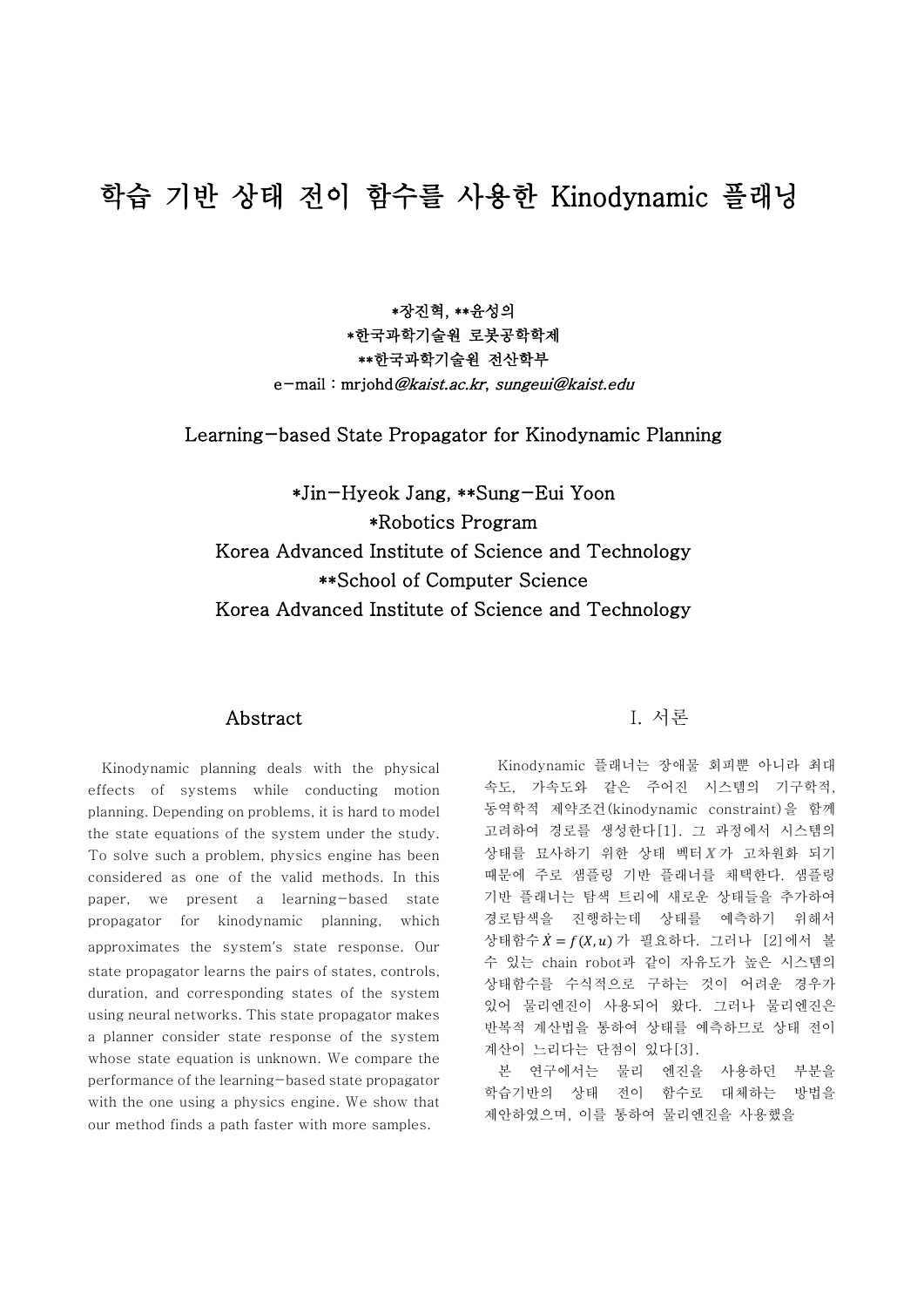

그림 1. 학습 기반 상태 전이 함수 신경망 구조

때보다 많은 샘플 수로 빠르게 경로를 찾을 수 있는 kinodynamic 플래너를 제안한다.

### II. 본론

#### 2.1 학습 기반 상태 전이 함수

본 연구는 인공 신경망 구조를 사용하여 물리엔진의 반복적 계산법보다 빠르게 상태 전이를 계산할 수 있는 함수  $X_{new} = F(X, u)$ 를 근사적으로 구했다 $(X \in$ 현재 상태,  $X_{new}$ 는 새로 얻어진 상태,  $u$ 는 제어입력을 의미한다.). 학습 모델은 3개층의 multi layered perceptron으로 구성된 인공 신경망 모델이며, 내부의 비선형 활성화 함수(ReLU)를 통해 비선형의 상태 전이 함수를 학습한다(그림 1).

데이터는 differential drive vehicle모델을 물리엔진에 적용하여 얻은 입력, 출력 쌍을 사용하며 입력은 6차원 벡터, 출력은 3차원 벡터로 구성되어 있다. 입력 데이터는 현재 상태(x, y, Ф(yaw))와 양쪽 바퀴의 속도(제어입력,  $\omega_l, \omega_r$ ) 그리고 상태 전이 시간(t)로 이루어진 6차원 벡터이다. 출력 데이터는 다음 상태(x, y, Ф)의 3차원 벡터로 구성되며 학습에 총 300,000개의 데이터가 사용되었다.

그림 2는 500개의 랜덤 입력 데이터에 대한 물리엔진과 제안 모델의 차이를 보여준다. 붉은 색은 물리엔진의 계산 결과이며, 청록색은 제안 모델의 계산 결과이다. 제안 모델의 결과가 물리엔진의 결과와 대부분 일치하며, 이들의 mean square error는 대략 0.14로, 40m x 40m 크기의 환경에서 10cm정도의 차이가 나는 정도이다.

#### 2.2 Kinodynamic 플래닝

본 연구에서는 샘플링 기반의 kinodynamic 플래너로서 RRT[4]를 기초로 하였다.



그림 2. 제안모델과 물리엔진의 계산 결과 비교



그림 3. 물리엔진과 제안 모델을 상태 전이 함수로 썼을 경우의 탐색 트리와 경로.

|             | 물리엔진       | 제안 모델  |  |
|-------------|------------|--------|--|
| 평균 샘플 수(개)  | 4,163      | 27,148 |  |
| (A)         |            |        |  |
| 장애물 없는 경우   | 물리엔진       | 제안 모델  |  |
| 플래닝 시간(초)   | 190.8      | 32.83  |  |
| 성공률 $(\%)$  | 70         | 100    |  |
| (B)         |            |        |  |
| - * * * * * | <b>HII</b> |        |  |

| 장애물 있는 경우 | 물리엔진  | 제안 모델 |  |
|-----------|-------|-------|--|
| 플래닝 시간(초) | 134.6 | 76.61 |  |
| 성공률(%)    | 7Λ    | 90    |  |
|           |       |       |  |

표 1. (A) 평균 샘플 수, (B)장애물이 없는 경우, (C)장애물이 있는 경우의 10회 실험 평균값.

탐색 트리  $T = (V, E)$  를 확장하기 위하여 먼저 탐색 트리에서 현재 샘플 Xrand 로부터 거리가 가장 가까운 노드  $X_{near}$ 를 찾는다. 그 후 해당 노드에서 현재 샘플까지 제어입력  $u$  에 대하여 상태 전이 함수  $X_{new} = F(X_{neart}, u, )$  를 계산해 새로운 상태들을